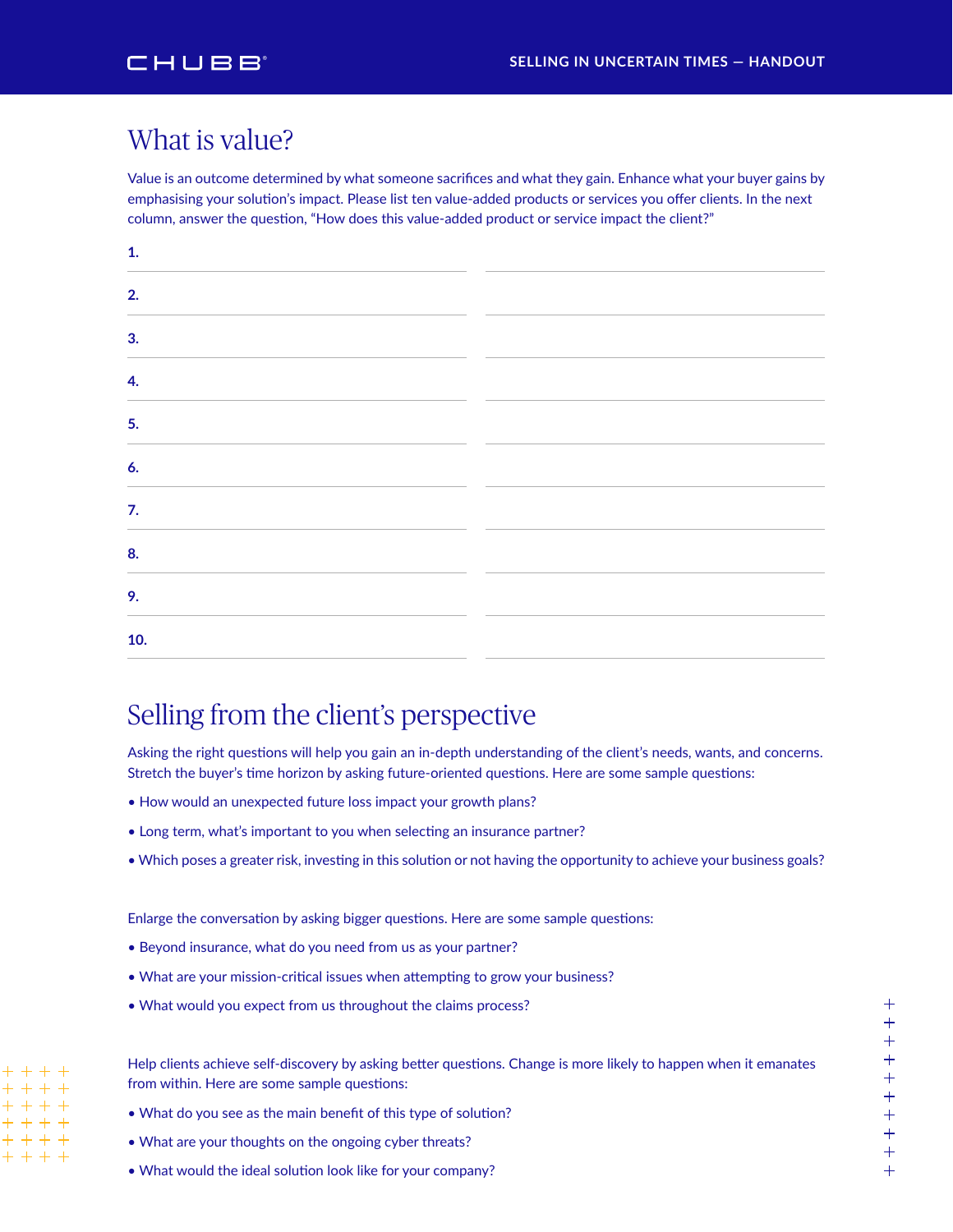#### CHUBB

# Identify pressure points

Take the focus off price and premiums by reminding the client of the pressure they are experiencing. When buyers are made aware of the broader pressure they are experiencing, premium rates are less of a concern. Here are some sample pressure points:

- Timing and sense of urgency the client must buy
- Lack of substitute insurance solutions
- Few direct competitors
- You have entered the decision-making process early
- You are the incumbent insurance provider
- The client had a bad experience with a competing provider
- The client has already expressed willingness to renew or purchase
- The client is experiencing a unique problem
- The client prefers your company
- A competitor is going out of business or leaving a market
- A competitor has a bad reputation or lack of reputation
- Multiple barriers to direct comparison
- Painless transition to your solution